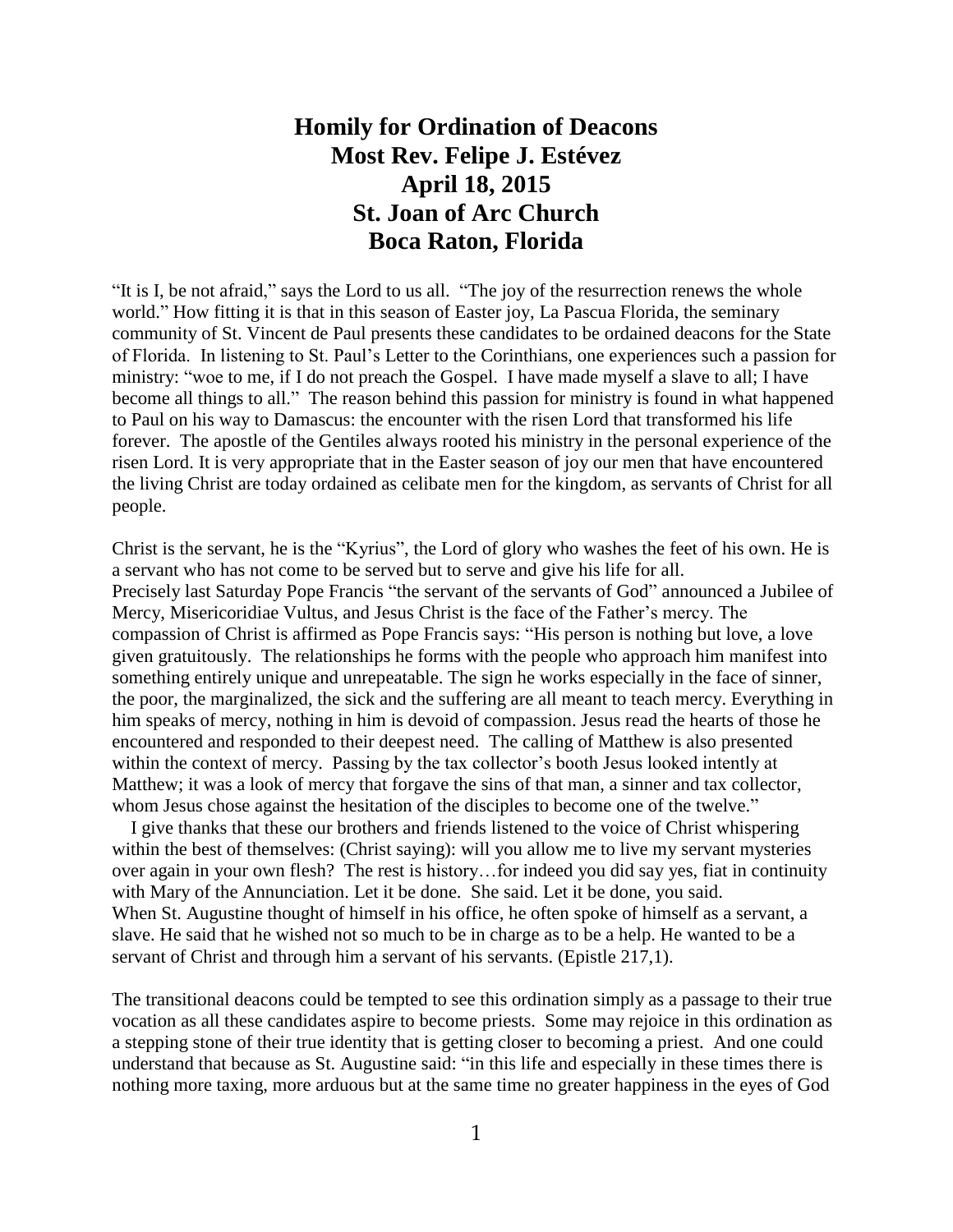than the office of a priest." (Letter 21, 40) It is opportune for us to listen to what Pope Emeritus Benedict XVI said to the clergy of Rome on February 7, 2008, "Every priest, of course, also continues as a deacon and must always be aware of this dimension, for the Lord himself became our minister, our deacon. Recall the act of washing of the feet where it is explicitly shown that the teacher, the Lord, acts as a deacon and wants those who follow him to be deacons and carry out this ministry of humanity to the point that they even help us wash the dirty feet of those entrusted to our care. This dimension seems to be of paramount importance."

The ministry of a deacon is so prophetic to our dominant culture because the deacon brings a permanent vulnerability to the servant mysteries of Christ. In fact, it was said of Jesus, as one who was present among the people, as one who served. (Luke 22, 27).

As Deacons, first of all,you will serve by being vulnerable to receive grace, the divine intimacy in your hearts so that from that intimacy you reveal the humble, servant Christ to others. The deacon is able to give himself **in** Christ's own self gift. Deacon Jim Keating says in his unpublished book The Heart of the Diaconate that "as the Lord shapes the deacon at ordination he descends, he shapes also the culture through the diaconal ministry. In this way Christ continues to wait on the tables of human need through the deacons' receptivity to flesh out Christ own life, death and resurrection. "

The deacon does not receive a power of his own at ordination but he does possess a share in the mission of Christ who is sent as a servant who chooses to love those in need with unusual tenderness, gentleness and respect. His union with Christ enables him to do all things through him who strengthens the servant minister. (Philippians 12, 14).

The deacon witnesses the poverty of Christ because the deacon participates in the self-emptying of Christ which enables him to say authentically with St. Paul "the other is more important than me". The service of the deacon is thus marked by humility and self-effacement. That is why he witnesses poverty as total dependence on the grace of ordination… on that communion with the servant mysteries of Christ which constitutes his identity. Holy Mother Church stated it succinctly: "the primary and most fundamental relationship of the deacon is with Christ who assumed the condition of a slave for the love of the Father of mankind. In virtue of ordination the deacon is truly called to act in conformity with Christ the servant." Directory for the Ministry and Life of the Permanent Deacons, # 47.

Only through prayer can the deacon be ready to be empty of self-concerns, of a given agenda, of preoccupation over his status and place. The deacon is a spiritual leader because he is grounded in the Gospel poverty of spirit. From today on, the elect consecrate their bodies to Christ the Lord in witnessing celibacy for the kingdom. Only the person of Christ can fulfill all the desires of the person. Saint John Paul II in talking about St. Joseph said: "Joseph in obedience to the Spirit found in the Spirit the source of love, the conjugal love which he experienced as a man and this love proved to be greater than this just man could ever have expected within the limits of his human heart". John Paul II, Custodian of the Redeemer, #19. Christ, in choosing you, has in fact chosen your own body, within your chaste body he wishes to live over his own servant mysteries. As a Deacon elect wrote in a song, "*I can't Help it"*: *take my whole life I am falling in love with you. Take my hand take my whole life too. I can't help but falling in love with you.* In listening to his song, I found a manly struggle leading to submission of his heart. This living over again is not simply the result of being baptized, this new sacrament of holy orders seals you to be his property-you are His! ..."this configuring to Christ's own servant identity is so distinct that it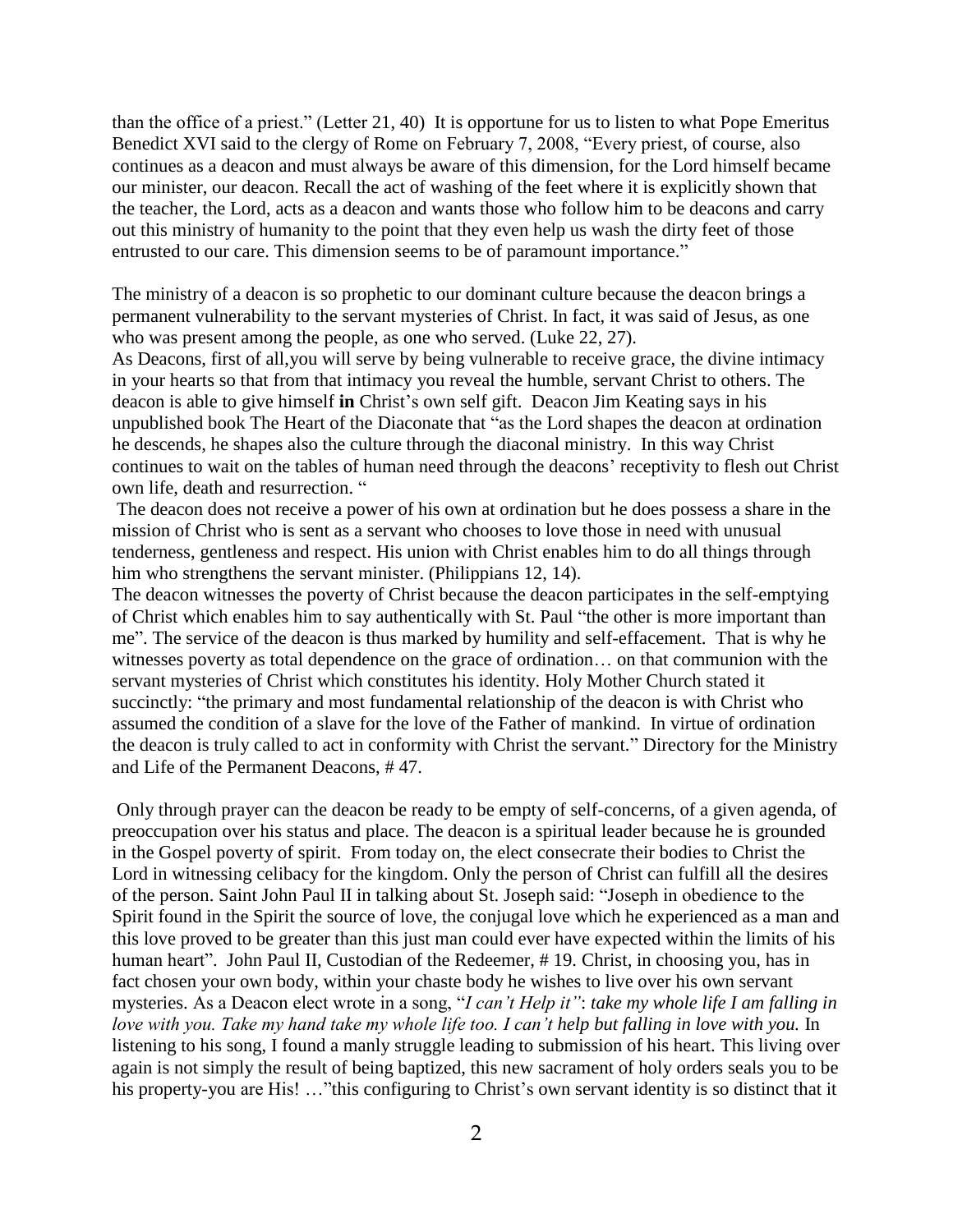is a new sacrament beside baptism." J. Keating, p.25. Jesus, who defines himself as "I am among you as one who serves" is indeed still among us in the form of the diaconate charism to provide all the possibilities of caring with merciful love for the immense needs of suffering humanity scattered in the peripheries, both in culture and geography.

In this intimate participation in Christ's own servant mysteries our deacons witness that it is possible to be fully fulfilled in selfless love for others as true Eucharistic men. It is my prayer that each of the deacons ordained today here at St. Joan of Arc, may be able to say like St. Paul: "I became a slave to all to win souls for Christ so that I too share in the joy of Gospel".

Love is ingenious and the deacon is an expert in finding new human needs at times even unidentified in society. There are too many in society asking for personal care and love. To respond well, the servant needs adaptability, flexibility, and creativity to be all to all while keeping balance and wholeness. This servant culture is enhanced in an openness to learn languages and new cultures by moving away from fear and timidity in order to reach out to those situations and places that one normally would not find necessarily comfortable …I mean situations such as prisons, hospitals, food pantries, inner cities, senior citizen homes, bus stations… All of this service is to be done out of the passion to witness Christ's merciful love. As Pope Francis, in his calling forth the Jubilee Year of Mercy, stated: "how many uncertain and painful situations in the world today, how many of the wounds born by the flesh of those who have no voice because their cry is muffled and drowned out by the indifference of the rich. During this jubilee the Church will be called even more to heal these wounds, to assuage them with the oil of consolation to bind them with mercy and cure them with solidarity and vigilant care. Let us not fall into humiliating indifference or a monotonous routine that prevents us from discovering what is new. Let us ward off destructive cynicism, let us open our eyes and see the mystery of the world, the wounds of our brothers and sisters who are denied their dignity and let us recognize that we are compelled to heed their cry for help. May we reach out to them and support them, so they can feel the warmth of our presences, our friendship and our fraternity. May their cry become our own and together may we break down the barriers of indifference that too often reign supreme and mask our hypocrisy and egoism."

How timely, dear brothers, how timely are these prophetic and challenging ideas, and how opportune it is to become a deacon in the extraordinary jubilee of mercy. As Christian people engage in the corporal and spiritual deeds of mercy, the Jubilee will motivate us according to Pope Francis' own words: "to wake up our conscience that often grows dull in the face of poverty and let us enter more deeply into heart of the Gospel where the poor have a special experience of God's mercy. "

The cover art work of this ordination program shows the Lord washing the feet of his disciples. This motif fits perfectly to express the identity of the deaconate order. It also expresses the priesthood, the Supper which is the anticipation of the sacrifice of the Lord of glory who freely and willing lays down his life for his friends and glorifies the eternal Father. If you look at this art work, the apostle that is being washed by the Lord shows an expression of amazement as if he were saying, this is incredible, this is awesome, and yes, it is amazing that the Kyrius becomes our servant on the floor, that the king of glory is the one "who loves us to the extreme." (Jo. 13, 1).